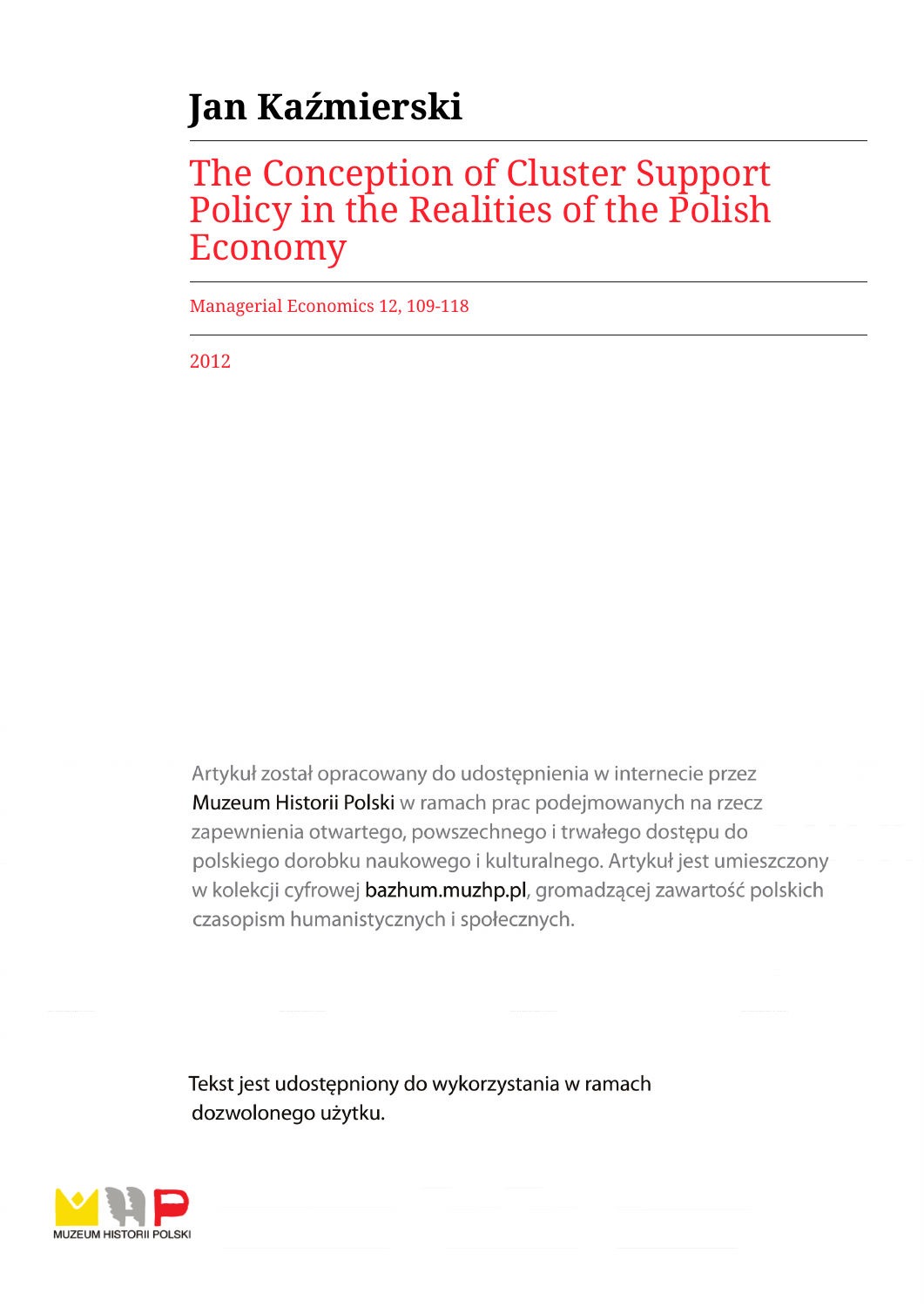Jan Kaźmierski\*

# **The Conception of Cluster Support Policy in the Realities of the Polish Economy**

### **1. Introduction**

Upon Poland`s accession to the European Union one could observe growing interest in economic clustering. The formation of a successful cluster is a lengthy process, not a single act or short-term project. Once formally set up, a cluster develops and evolves through different stages and phases. Economic clustering, especially in the era of globalization, is beneficial to the Polish economy as a whole as well as to all businesses involved [2].

The first economic clusters appeared when classical economists noted that businesses are spread unevenly and concentrated in certain geographical areas. Even today, concentration of competing and collaborating businesses is something that differentiate geographical regions [6]. However , it was M. Porter who coined the term *cluster* in 1990 when he presented his new theory on operations.

As defined by Porter, a cluster is "a group of interrelated enterprises located in a certain geographical area, comprising [of] specialized suppliers and service providers operating in related sectors of economy as well as linked institutions like universities, standardization institutions, and trade associations. In certain areas they compete, while in others cluster participants collaborate closely" [9].

A review of subject-matter literature as well as practical experiences connected with the organisation of clusters in Europe, suggest, that after the year 2000, new cluster structures have been created as part of projects proposed by local authorities or organisations mediating between the sphere of science and entrepreneurs. Also, through consulting firms and, less frequently, as entrepreneurs' own initiative. This particularly applies to companies operating in high technology disciplines which require regular supplies of knowledge from research institutions. In eight countries of the European Union, the CLOE project (Clusters

<sup>\*</sup> University of Lodz, Faculty of Management, Department of Logistics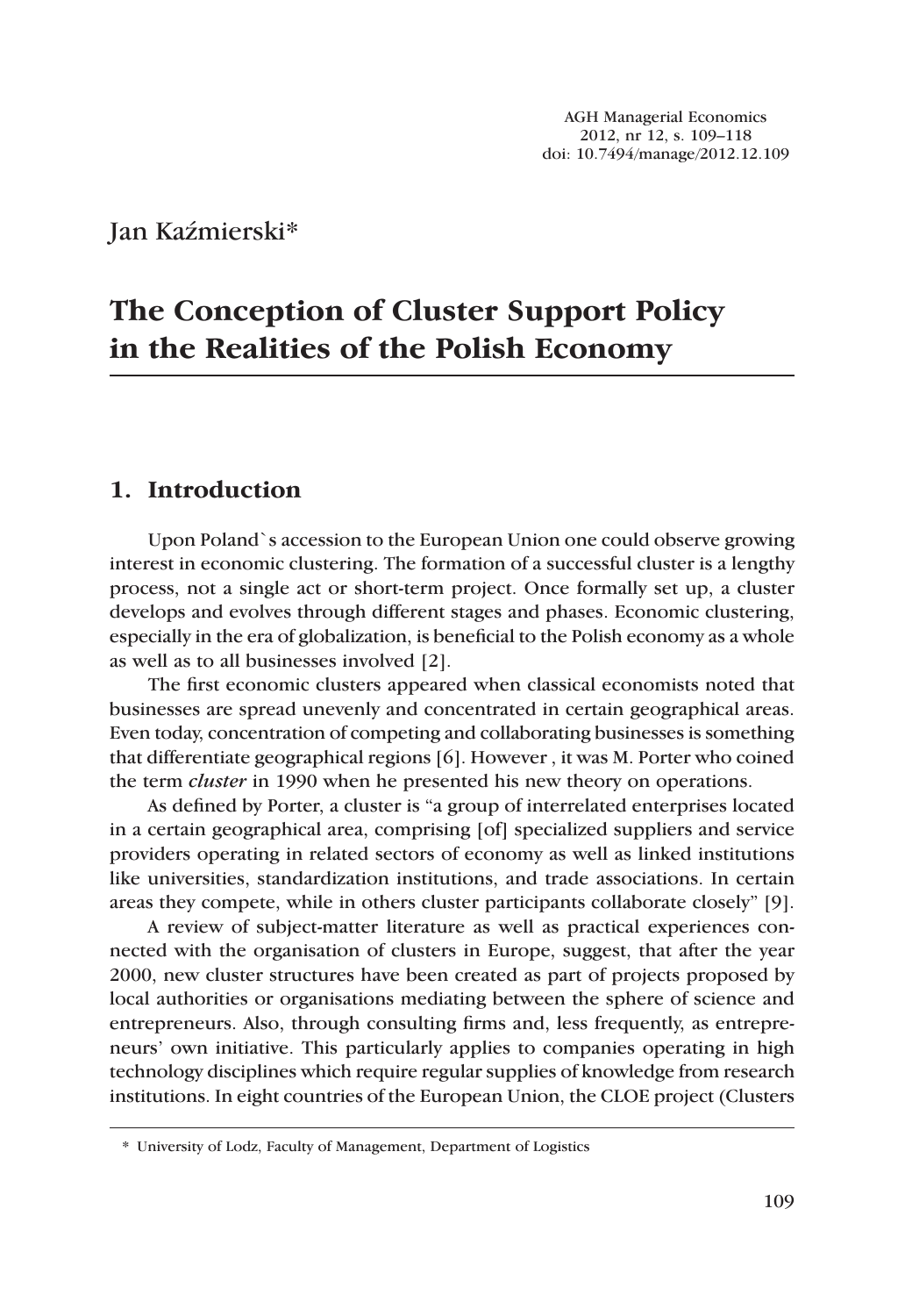linked over Europe) has been launched. Its main aim is to enable participating nations to share experiences and exchange relevant information in order to facilitate management of clusters.

As cluster awareness rises, they become a predominant element of national and regional plans concerning economic development. There have been launched thousands of cluster initiatives worldwide, which virtually engage all regions and that number is constantly growing. Those initiatives, occurring in varied forms, presently constitute a generally accepted element of economic development. However, systematic knowledge about that initiative, their structure and ways of managing their development – is surprisingly poor among Polish entrepreneurs.

This article is based on the author's own empirical research realised in the years 2007–2011 and source studies for the most part conducted using the *desk research* method. The examinations concerned mechanisms and barriers in cluster development in regional areas. The implications and conclusions can be employed in various regions of a country.

#### **2. A nature and models of clusters**

The cluster concept refers to a theory of economic activity localisation. Its essence is based on the usage of spatial concentration of companies which belong to one or more sectors or other entities (e.g. business environment institutions, public administration bodies, scientific and research and development units) to raise their innovativeness and competitiveness [1]. The main feature which distinguishes cluster from other forms of integration is occurrence of intensive interactions based on competition and cooperation at the same time. This cooperation takes place between corporation, administration and research and development sectors as well as between companies themselves.

There are a number of benefits that stem from the existence of clusters, which increase productivity, innovativeness and competitiveness of implicated enterprises. These advantages result from spatial closeness of numerous independent entities, accumulation of specific knowledge, qualifications and specialisations, easiness in acquiring proper employees and business partners (both associate contractors and service providers) and the realisation of joint actions in some areas (e.g. worker training or promotion). This in turn leads to a reduction of transaction cost (speeding up the process of signing contracts, better access to external financing, quicker technology transfer).

Cooperation between entrepreneurs and the scientific and research sphere entails adjusting program offer and research and development work to local company requirements more effectively. Collaboration with administration in turn enables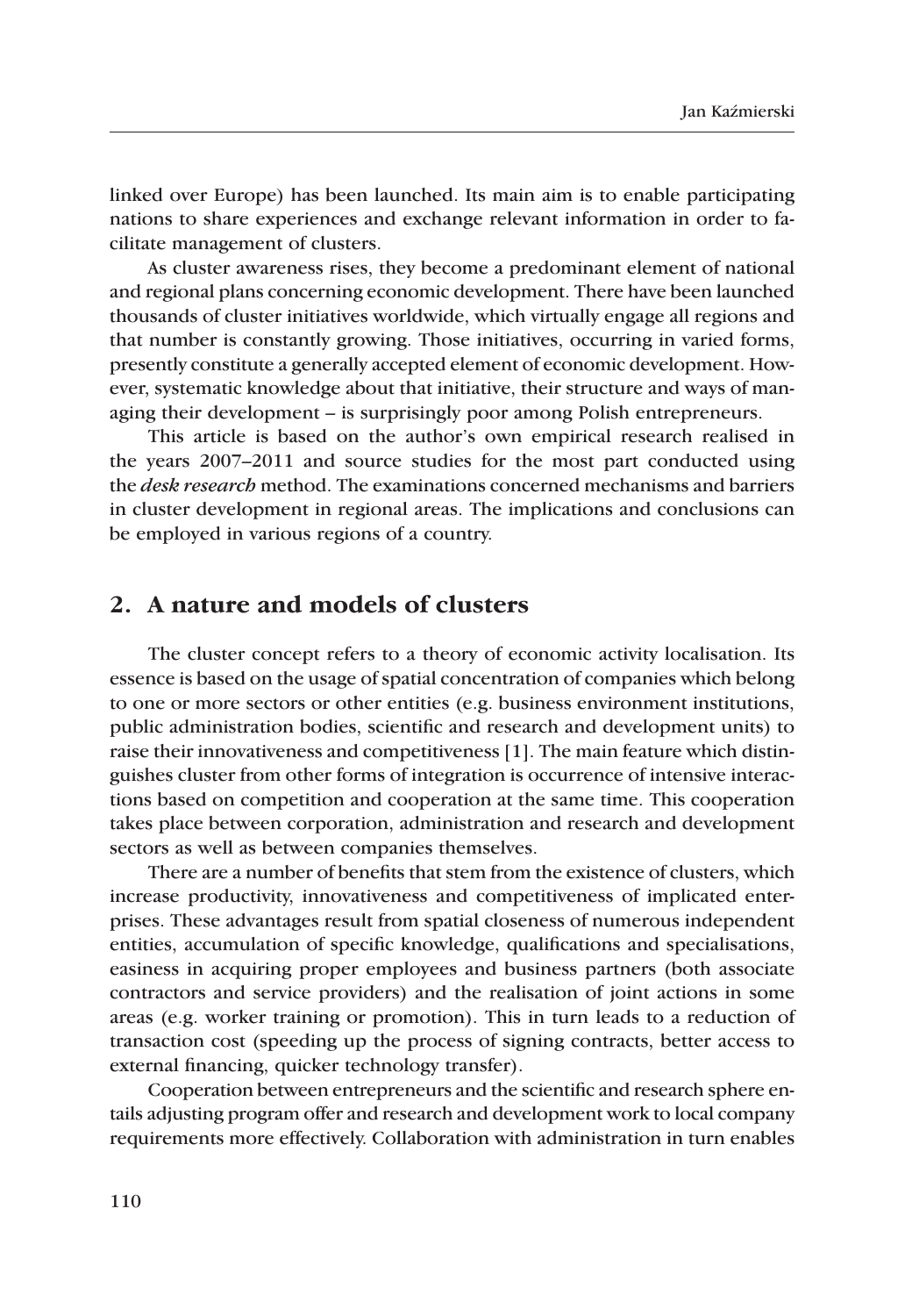the development of the essential infrastructure and more rational development funds allocation through adapting it in certain business aggregations [7].

Cooperation between corporations within a cluster takes place in different areas at the same time increasing their competitiveness against external entities (e.g. collective promotion, marketing or participation in research projects). Simultaneously, an extensive concentration of firms tightens competition, which forces them to act more innovatively and to raise the quality of offered products [8].

One of the principal motivations behind global scale research on clusters is to establish a complex typology of local systems of production. The current attempts to classify this phenomenon have failed to define it accurately. Generally, two groups of clusters, based on different kinds of developmental aspects have been recognised;

- 1. Techno Clusters which are linked by positive value, high technology-oriented and strongly connected with renowned universities and research institutions, where they often originate from.
- 2. Traditional Clusters (Historical) based on know-how and knowledge accumulated over many years and even generations. Their technological orientation is limited as is their co-operation with research centres.

In relation to several common characteristics defining the concept of a cluster, in practise they can be identified as the following forms:

- Geographically concentrated economic activity of a group of companies from the same or similar field, which are often connected with scientific institutions, such as academies and research centres.
- Vertically integrated production chains, namely, a selected group of sectors, where the neighbouring stages of the production process comprise the centre of the cluster. This form often incorporates scientific institutes, businessrelated services and intermediate bodies.
- Whole sectors or economic branches that constitute clusters themselves, for instance – chemical or agricultural cluster.
- A specific form of relations between subjects whose cooperation is based on trust and transfer of knowledge. This form may or may not be geographically concentrated.

With regards to the level of integration and innovation of the environment of a given region, several types of network organisations with enterprise participation can be identified. Regional cluster is the basic type; it is characterised by a concentration of independent enterprises, which operate within the same or similar field, and are located in close spatial proximity. The more elaborate kind of network may be referred to as *the regional network of innovation.* Here, the organisation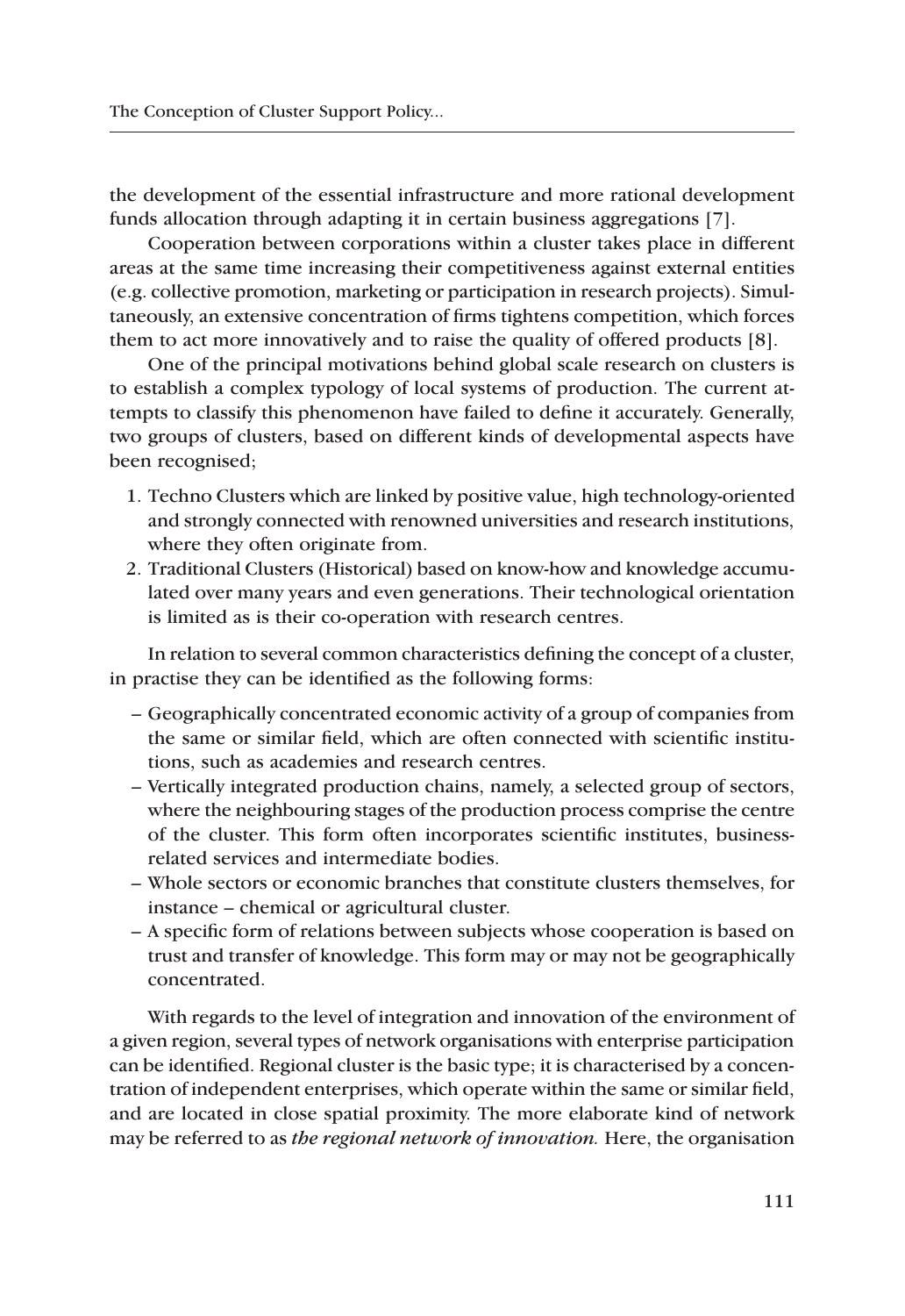and co-operation between participants are more advanced; mutual relations are based on trust, shared standards and conventions. This also serves the purpose of encouraging and supporting the progress of innovation.

In the second half of the 1990s there appeared a correlated concept which defines the organisation of an enterprise network within a region, called *Regional Innovation System* [11]. The innovation system is a structure located within a given geographical territory, supported by administrative activities, and containing innovative networks and institutions closely linked by mutual interaction and cooperation, which is to ensure increased competitiveness of the firms located within the system. Such a network comprises of research institutes, higher education schools, technology transfer centres, chambers of commerce, banks, investors, local government and government agencies, sole enterprises and their networks as well as industrial clusters [4]. This means that clusters of firms are supported by a well-developed infrastructure of intermediaries and creators of innovation who are responsible for the diffusion of knowledge and technology. Services offered by those institutions correspond with the particulars of the predominant industry of a region, which also refers to clusters operating there.

Clusters may be formed by small and medium-size companies from manufacturing and services sectors as well as high-tech and traditional technology sectors [3].

Clusters, as shown by examples, may emerge in all branches: traditional, modern, in industry, services and agriculture. They are characterised by various levels of innovation and varying sizes as it is difficult to indicate which dimensions are ideal for a cluster [5].

The above typology of clusters is unquestionably incomplete. The economic environment in which clusters develop significantly affects their characteristics as well as the dynamics of their development [10].

It is essential to note that terminology presented by specialists investigating the phenomenon of clustering does not sufficiently reflect the fact that cluster is essentially a symptom of a developing function of logistics, as demonstrated by, for instance, the character of relations between its participants. According to the author, it is therefore appropriate to employ the term logistic cluster*.*

## **3. The policy of cluster development support – the conception and organisational models**

The policy of regional development based on clusters consists in coordinating actions from different fields of economic, political and scientific life, resulting in a consistent system and a specific communicating vessels mechanism – science supports production technology, education corresponds to actual requirements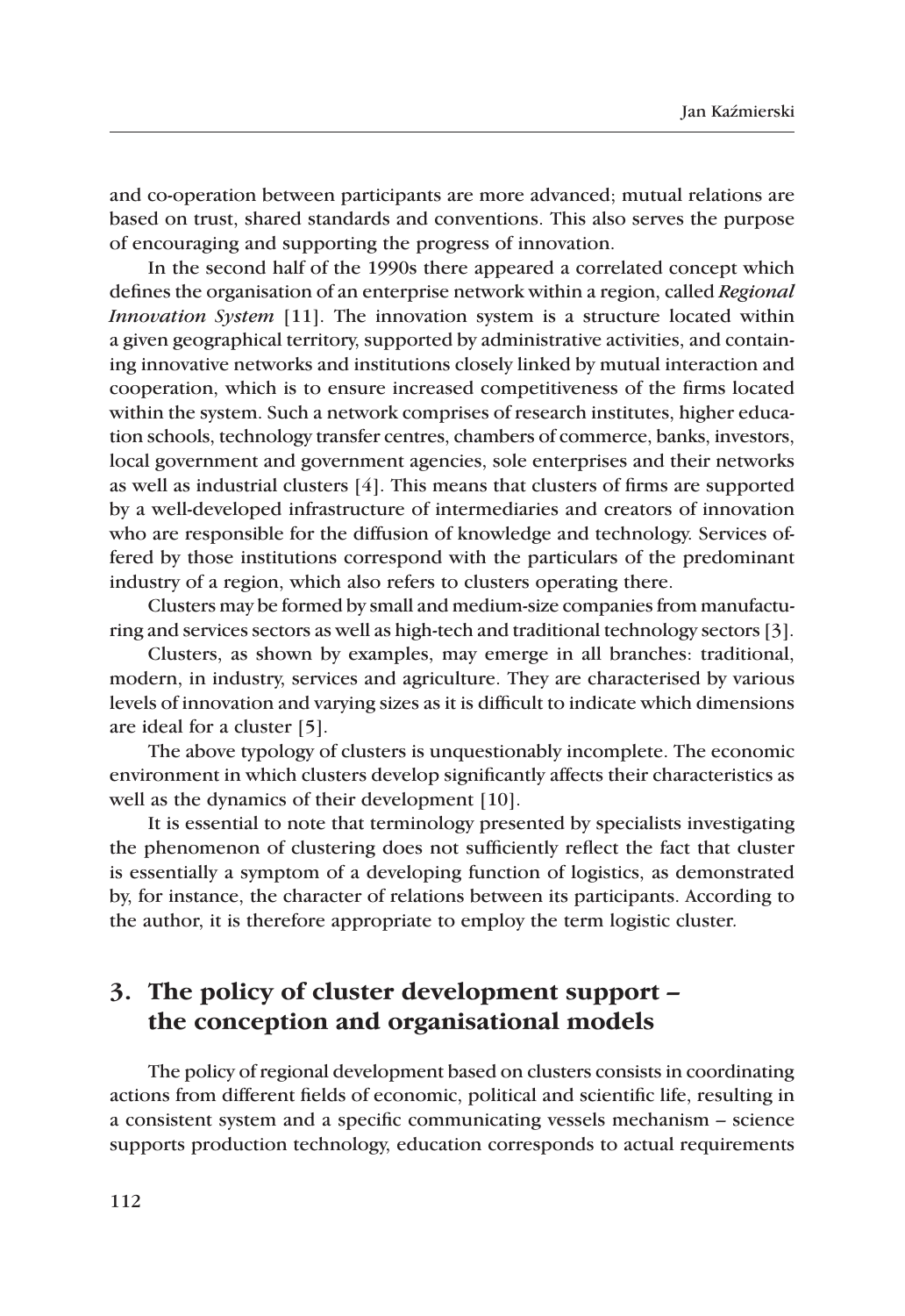of labour market, support given to local companies' competitiveness helps them attract foreign investments.

Resignation from a traditional, direct, or, to say outright, manual form of control of a local economy in favour of a indirect and stimulating operation by the self-government authorities poses the main difference between the conception defined above and a classic model of regional development.

Clusters become here a tool of support and revitalisation, they are designed to extort natural enterprise. That is one of the most considerable advantages of conducting CBP – benefits are noticeable for a whole region, not only entities engaged.

In order to define "Cluster-based Policy" by referring to its constitutive features, it can be mentioned, that the policy is:

- Based on cooperation and joint actions,
- Market is its catalyst
- It combines various actors in the so-called triple helix model (usually business, science and local administration)
- It is of a strategic nature, thus helps to generate an overall strategy/vision of of a particular region's development
- It creates new values.

Cluster policy can evince itself in varied models. It might be realised on two grades: central (national politics) and council (regional politics). It can emerge from higher up, i.e. be the aftermath of public of self-government authorities actions. Comparatively, this policy can be the result of bottom-up initiatives, e.g. stem from grassroots initiatives of trade environments. In economic realities, however, the mixed model which embraces creating national frames for the realisation of a regional grade policy is concerned to be the most effective one.

In European Union member states the examples of realisation of the CBP conception can be found in each of these models. Most EU countries have implemented cluster support programs on a national or regional grade. However, there is no general model for that policy. To make a choice of a suitable conception and the tools of realisation, the current state of a country or a region and specific administrational and economic requirements must be taken into consideration.

## **4. Polish realities – barriers and restrictions in cluster support policy**

Barriers connected with CBP policy implementation and with cluster development, which they entail, are so numerous and diversified that "lumping" them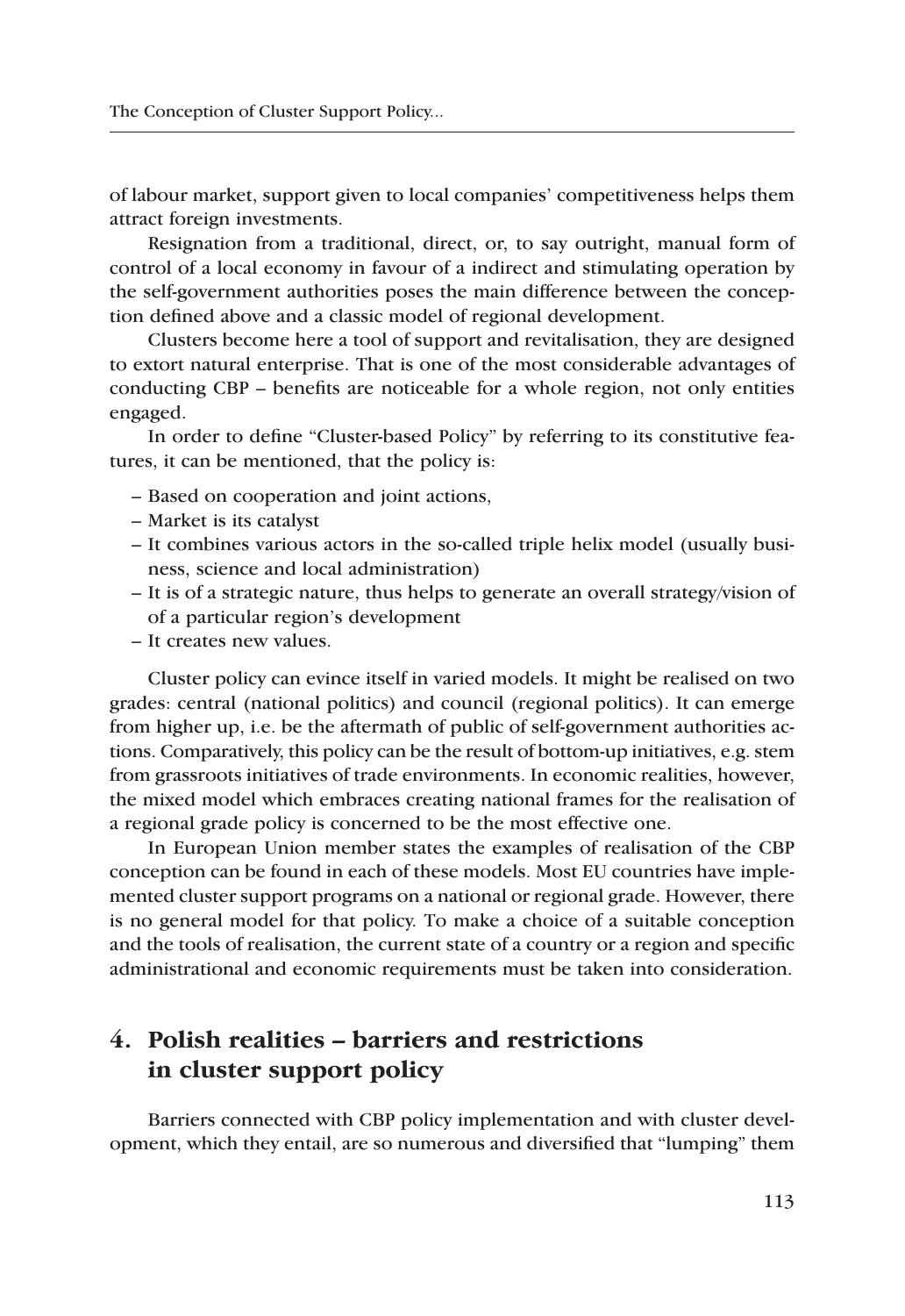together could entangle them and hinder the assessment of a situation. Thus, it is advised to establish specific criteria of division which enables us to create a more orderly analysis.

According to experiences in terms of Polish successfully functioning clusters, an analysis concerning interviews with cluster coordinators and entrepreneurs, as well as getting acquainted with the official documents of institutions which affect cluster structures' functioning, it is possible to single out four main types of development barriers:

- organisational barriers,
- institutional barriers,
- market barriers,
- mental barriers.

The first type refers to a real shape of Polish economy and its individual segments, especially the  $R+D$  sector and the system of cluster initiatives' financing. Institutional barriers boil down to relations between already working or potential cluster members and self-government or government administration organs, business environment institutions. Market barriers embrace global economy trends, growth of competitiveness, business cycles (the risk of recessions and crisis). Finally, mental barriers, which can be associated with social and cultural factors, ingrained cooperation rules or lack of social confidence in the public sector.

The barriers of cluster development in Poland mentioned above do not exhaust the subject, on the contrary – it is open to question and as the clustering idea popularises, other obstacles and difficulties occur. Undoubtedly, however, some of them are particularly threatening and of enormous negative potential and impact on the shape of clustering in Poland. Thus, they require special attention. In the general opinion of entrepreneurs themselves small financial resources and low budget are the main hindrance getting in the way of creating a professional cooperation network. To be outright – businessmen complain about lack of money. The outcomes of a research concerning that problem are unambiguous – financial barriers are pointed as most significant by 89,7% of the managers.

That subjective judgement of business representatives cannot be disregarded, as convictions about financial barriers which are not to overcome discourage from making cluster initiatives and facing reality from the very beginning. However, it is not as unfavourable as it is perceived by entrepreneurs. The view of financial stagnation is for the most part a stereotype and a myth.

Thus, it seems that lack of financial resources is not as much a problem as their availability is. Public institutions' aim is to convince business environments that a cluster budget is sufficient to think of realising those initiatives. Change of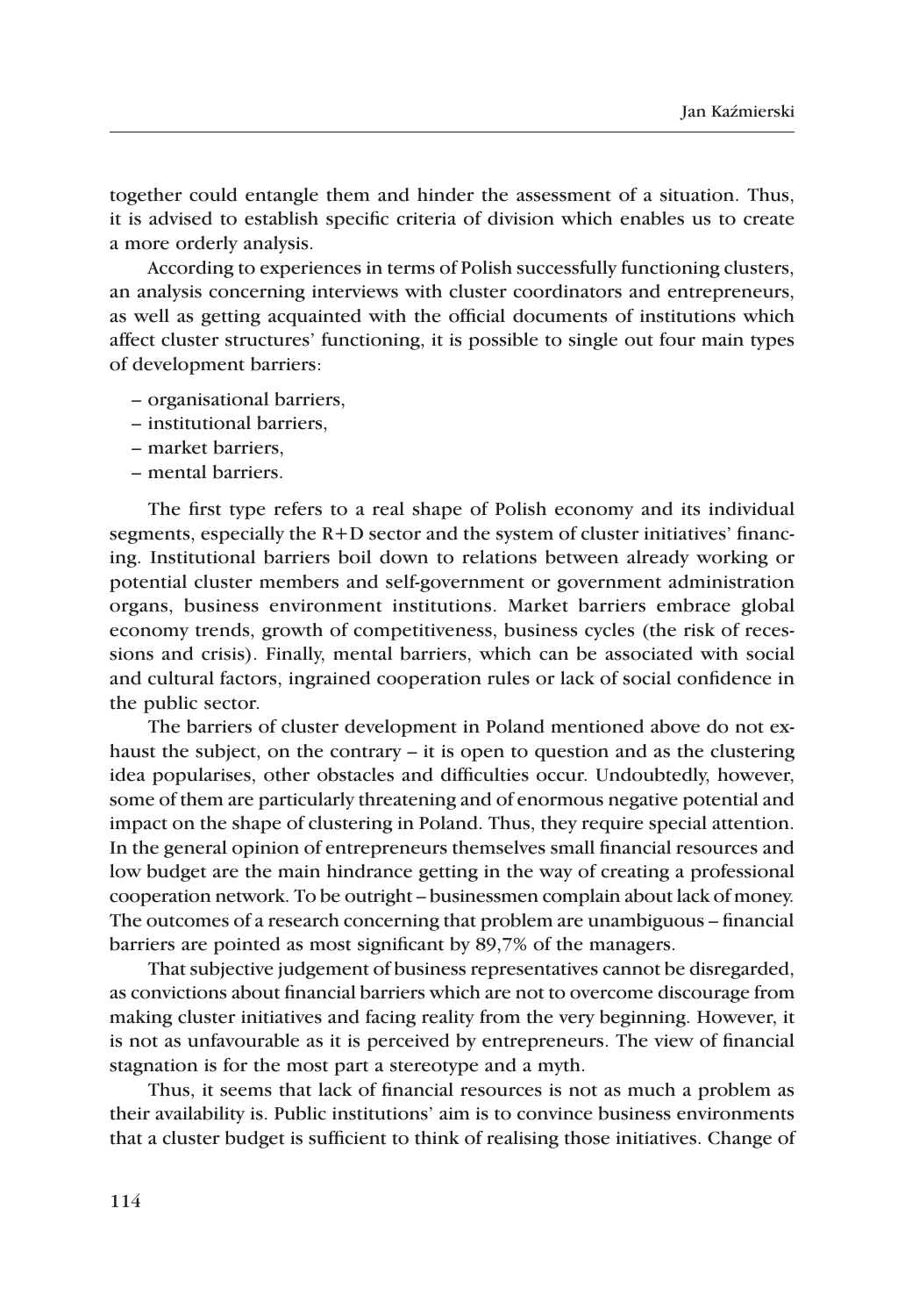stereotypical belief in general lack of funds is connected with taking another crucial barrier in stride, which is extortionate bureaucracy. Simplifying the procedures and employing transparent and equal assessment criteria will let entrepreneurs trust public institutions to a larger extent and consequently convince them to use offered means more eagerly.

According to many respondents, mental and structural issues are more important that financial ones. Among mental barriers the most serious problem is mistrust ingrained in Polish society. To a great extent it poses the heritage of the Polish People's Republic. "The culture of distrust" which dominates in Poland results also from low political culture and corruption. That atmosphere is not conducive to build cluster structures, which are formed on the basis of mutual confidence. The success of clusters is directly proportional to trust between entities which form economic connections. Otherwise, it is hard to talk about information and experience exchange, knowledge transfer, innovation diffusions and many other actions, realisation of which is the aim of economic networks.

In the Polish economic system the ideology of competition, rivalry or even open hostility is the dominating one. To some extent it stems from fear of bankruptcy – a lot of Polish, especially small and medium, companies are still not deeply rooted and only just build their position, capture the market. In this situation some reluctance to disclose their know-how to other members of market gambling is partially understandable. In Poland, however, rivalry and completion are too often misapprehended. More openness among entrepreneurs is inevitable. Aversion to partnership and inability to cooperate undoubtedly impede the creation and development of cluster structures.

Another barrier, which is miscomprehension of the cluster idea, in practice means that entrepreneurs' expectations differ from real benefits gained by clustering. These assumptions are usually exorbitant or completely inadequate and deficient. It frequently occurs that the sole motivation to form a cluster structure is availability of public resources (usually European funds). Bringing clusters into existence in order to gain a donation warps the whole idea of clustering. Education, which leads to better understanding of its goals among both entrepreneurs and self-government environments is inevitable here.

To conclude, it is necessary to emphasize that cluster development barriers make up a specific communicating vessels system. Lack of trust in a public area handicaps knowledge transfer and innovation diffusion, which in turn determines low innovativeness of Polish economy. The suspension of these conditions in the long perspective can result in restrictions of European Union resources dispensation. That, in the context of the new Community budget, which gives priority to investments in innovations and knowledge management, becomes a more serious threat.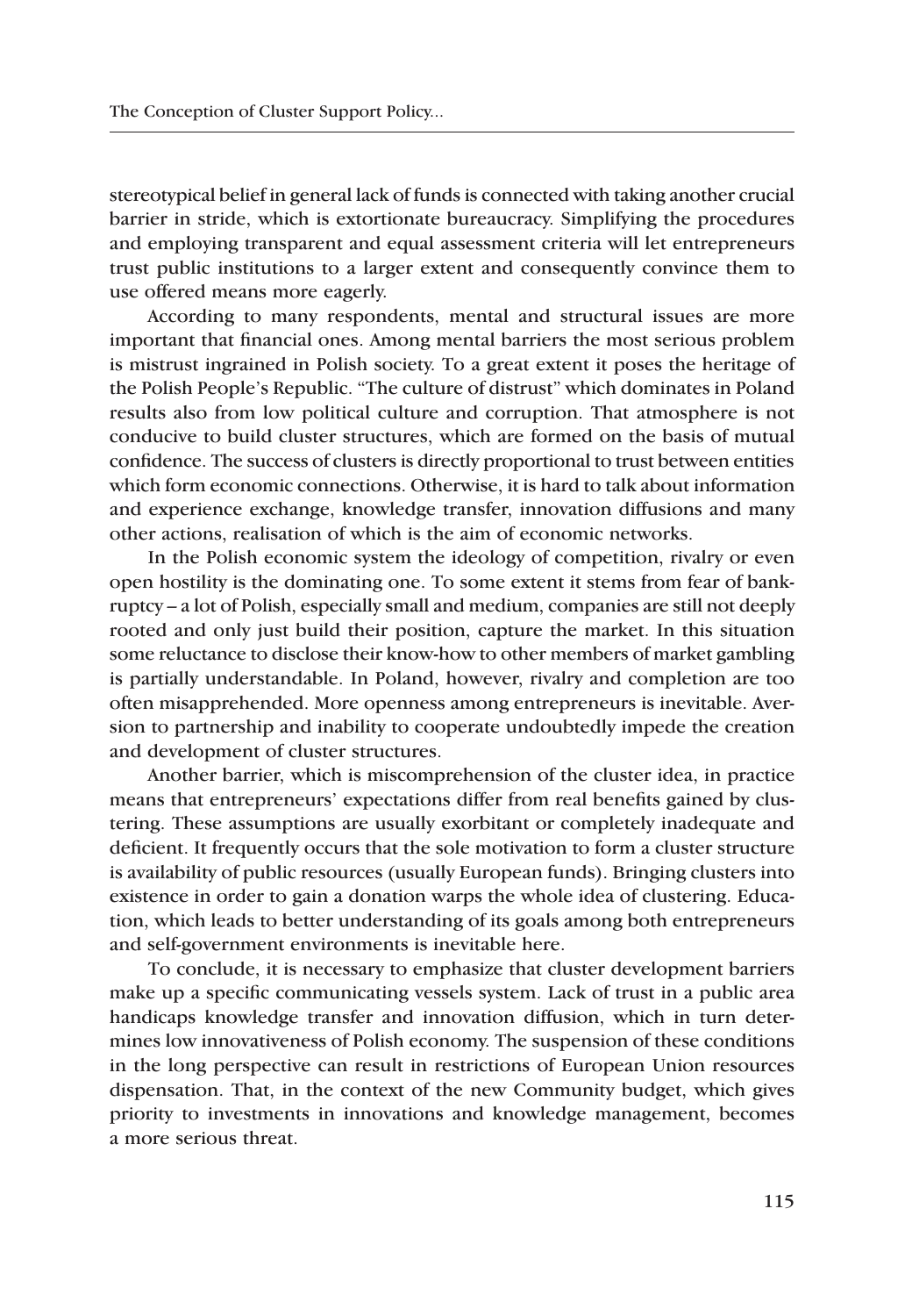#### **5. Conclusions**

In Poland there is an urge to develop the proper cluster support model and cluster initiatives. Poland, though, is delayed in comparison to other European Union countries. It is assumed that this policy should have a bottom-up nature, which favours entrepreneurs' initiatives. Public authorities (especially regional) should instead serve as a "catalyst for development". They ought to create and stimulate cluster development in the area.

Developing an appropriate cluster support model in Poland should not, however, mean copying or imitating foreign concepts uncritically. Specific realities of Polish economy as well as the proven experiences of other countries must be taken into consideration here.

This approach will help to eliminate a number of barriers which were mentioned above. It will also enable clusters to become a virtual "motor for economic development".

#### **References**

- [1] Boekholt P., Thuriaux B., *Public Policies to Facilitate Clusters: Background, Rationale and Policy Practices in International Perspective,*  OECD, 2009.
- [2] Bojar E., Bis J., *Major Threats to Economic Clusters in Poland*, in: *The emergence and development of clusters in Poland*, Bojar E., Olesiński Z. (ed), Difin, Warszawa 2007, p. 40.
- [3] Bucka M., *Rozwój klastrów a konkurencyjność małych i średnich przedsiębiorstw*, in: *Konkurencyjność i potencjał rozwoju polskich metropolii – szanse i bariery*, Korenik St., Szołek K. (eds), KPZK PAN, Biuletyn 214, Warszawa 2004.
- [4] Cookie P., Schienstock G., *Structural Competitiveness and Learning Regions*, "Enterprise and Innovation Management Studies" 2000, Vol. 1, No. 3, p. 273.
- [5] Enright M.J., Ffowcs-Williams I., *Local partnership, clusters and SME globalization*, Workshop 2. OECD, Conference for Ministers responsible for SMEs and Industry Ministers, Bologna, Italy, 14–15 June 2008, http://www. oecd.org/dataoecd/20/5/2010888.pdf.
- [6] Grycuk A., *Koncepcja gron w teorii i praktyce*, "Organizacja i Kierowanie", 2003, No. 3(113).
- [7] Kaźmierski J., *Clusters as a symptom of developing functions of logistics in region*, "Scientific Journal – Service Management" , 2010, Vol. VI.
- [8] Kaźmierski J., *Generatory innowacji*, "Eurologistics", 2011, No. 3, pp. 18–21.